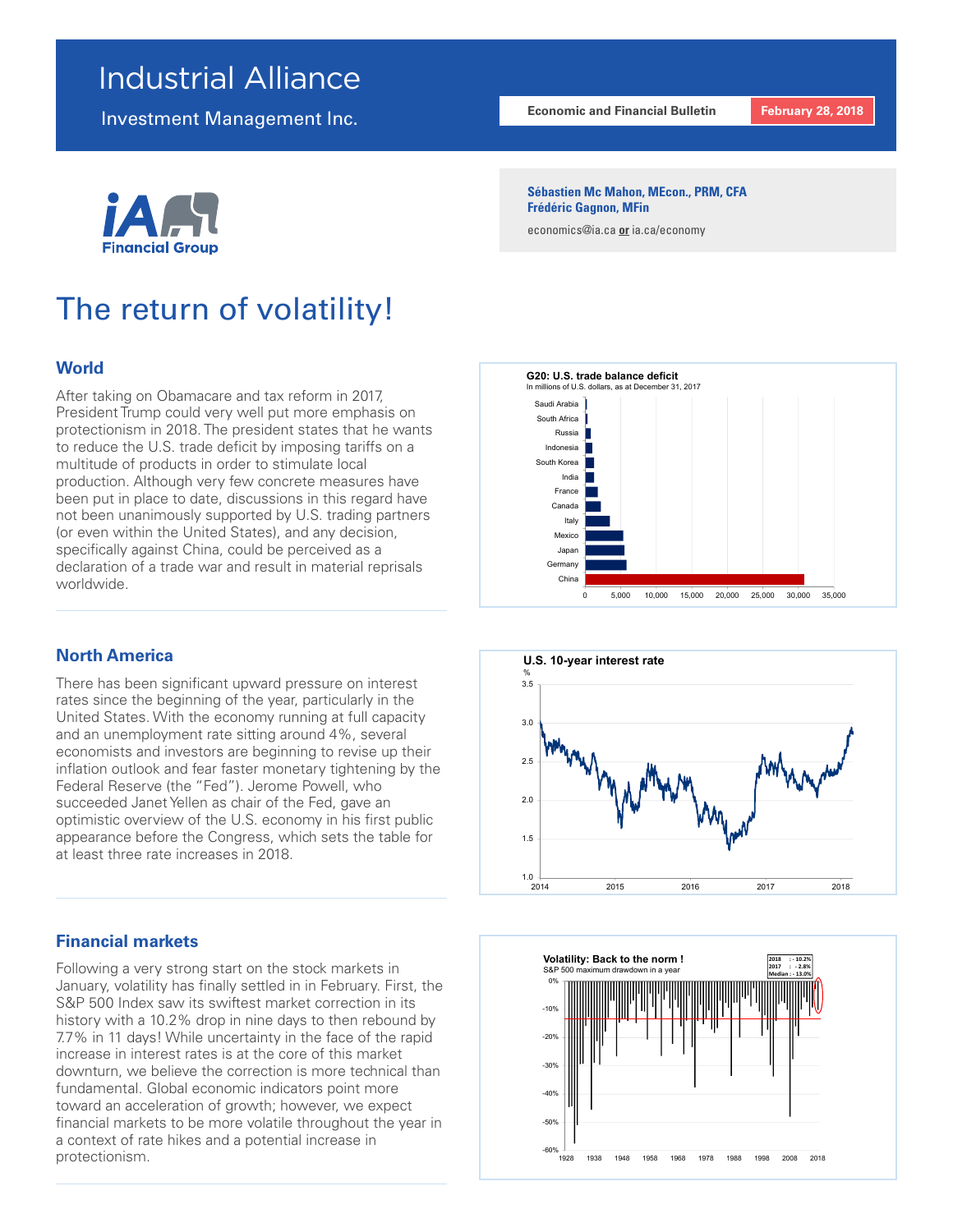## **Total Return Reference indexes<sup>2</sup>**

## **Returns as at February 28, 2018**

|                                                                 | Simple returns <sup>1</sup> |                           |                             | <b>Compound annual returns</b> |                 |                 |                           |
|-----------------------------------------------------------------|-----------------------------|---------------------------|-----------------------------|--------------------------------|-----------------|-----------------|---------------------------|
|                                                                 | 1 month<br>$\frac{9}{6}$    | 3 months<br>$\frac{9}{6}$ | <b>YTD</b><br>$\frac{9}{6}$ | 1 year<br>$\%$                 | 3 years<br>$\%$ | 5 years<br>$\%$ | 10 years<br>$\frac{9}{6}$ |
| Indexes related to Income Funds                                 |                             |                           |                             |                                |                 |                 |                           |
| FTSE TMX Canada 91 Day T-Bill Index                             | 0.1                         | 0.2                       | 0.2                         | 0.7                            | 0.6             | 0.7             | 1.0                       |
| FTSE TMX Canada Short Term Bond Index                           | 0.3                         | (0.4)                     | 0.1                         | (0.4)                          | 0.6             | 1.6             | 2.9                       |
| FTSE TMX Canada Universe Bond Index                             | 0.1                         | (1.1)                     | (0.7)                       | 1.0                            | 0.9             | 2.8             | 4.4                       |
| SB - World Government Bonds (Can. \$)                           | 3.7                         | 0.6                       | 3.2                         | 3.5                            | 3.4             | 5.3             | 4.9                       |
| <b>Indexes related to Canadian Equity Funds</b>                 |                             |                           |                             |                                |                 |                 |                           |
| S&P/TSX 60                                                      | (3.1)                       | (3.3)                     | (4.4)                       | 3.7                            | 3.9             | 7.5             | 4.4                       |
| S&P/TSX Completion Index                                        | (2.8)                       | (2.9)                     | (4.2)                       | 1.7                            | 2.1             | 5.2             | 4.3                       |
| S&P/TSX Composite Index                                         | (3.0)                       | (3.2)                     | (4.4)                       | 3.2                            | 3.5             | 6.9             | 4.3                       |
| S&P/TSX Capped Composite Index                                  | (3.0)                       | (3.2)                     | (4.4)                       | 3.2                            | 3.5             | 6.9             | 4.3                       |
| S&P/TSX SmallCap Index                                          | (4.5)                       | (4.2)                     | (6.6)                       | (4.5)                          | 3.6             | 4.0             | 1.8                       |
| <b>Indexes related to U.S. &amp; International Equity Funds</b> |                             |                           |                             |                                |                 |                 |                           |
| S&P 500 (Can. \$) (Reuters)                                     | 0.6                         | 2.4                       | 4.1                         | 13.3                           | 12.1            | 19.9            | 12.7                      |
| MSCI - World (Can. \$)                                          | 0.1                         | 1.7                       | 3.2                         | 13.5                           | 9.1             | 15.7            | 8.9                       |
| MSCI - EAFE (Can. \$)                                           | (0.3)                       | 1.3                       | 2.5                         | 16.2                           | 6.5             | 11.9            | 5.6                       |
| MSCI - EAFE (Can. \$) (Reuters)                                 | (0.3)                       | 1.3                       | 2.5                         | 16.2                           | 6.6             | 11.9            | 5.6                       |
| MSCI - Europe (Can. \$)                                         | (1.7)                       | 0.2                       | 1.5                         | 17.3                           | 5.7             | 12.0            | 5.6                       |
| <b>Index related to Specialty Funds</b>                         |                             |                           |                             |                                |                 |                 |                           |
| MSCI - AC Asian Pacific Free (Can. \$)                          | 0.8                         | 3.9                       | 4.5                         | 21.4                           | 10.4            | 13.3            | 7.5                       |
| MSCI - Emerging Markets (Can. \$)                               | (0.4)                       | 6.5                       | 5.7                         | 26.7                           | 10.3            | 10.1            | 5.8                       |
| MSCI - World Health Care (Can. \$)                              | (0.2)                       | 0.3                       | 3.2                         | 8.7                            | 5.3             | 17.9            | 13.3                      |
| NASDAQ 100 (Can. \$)                                            | 3.0                         | 7.1                       | 9.6                         | 24.4                           | 16.5            | 25.5            | 17.8                      |
| S&P/TSX Capped REIT Index                                       | (1.0)                       | 0.6                       | (0.8)                       | 5.4                            | 3.8             | 4.6             | 8.5                       |

|                                      | <b>Variation</b> |                  |                 | <b>Compound annual variation</b> |         |         |                           |
|--------------------------------------|------------------|------------------|-----------------|----------------------------------|---------|---------|---------------------------|
|                                      | 1 month<br>$\%$  | 3 months<br>$\%$ | <b>YTD</b><br>% | 1 year                           | 3 years | 5 years | 10 years<br>$\frac{0}{2}$ |
| Exchange Rate (Can. \$/US \$)        |                  |                  |                 |                                  |         |         |                           |
| As at February 28, 2018: 1.2874      | 4.4              | (0.5)            | 2.3             | (3.3)                            | 0.9     | 4.5     | 2.7                       |
| <b>Exchange Rate (US \$/Can. \$)</b> |                  |                  |                 |                                  |         |         |                           |
| As at February 28, 2018: 0.7804      | (4.3)            | 0.5              | (2.2)           | 3.4                              | (0.9)   | (4.3)   | (2.7)                     |

<sup>1</sup> The rates for the period are non-annualized.<br><sup>2</sup> Ploase refer to the Legal Notices on page  $2.5$ 

Please refer to the Legal Notices on page 3 for more information about these Indexes.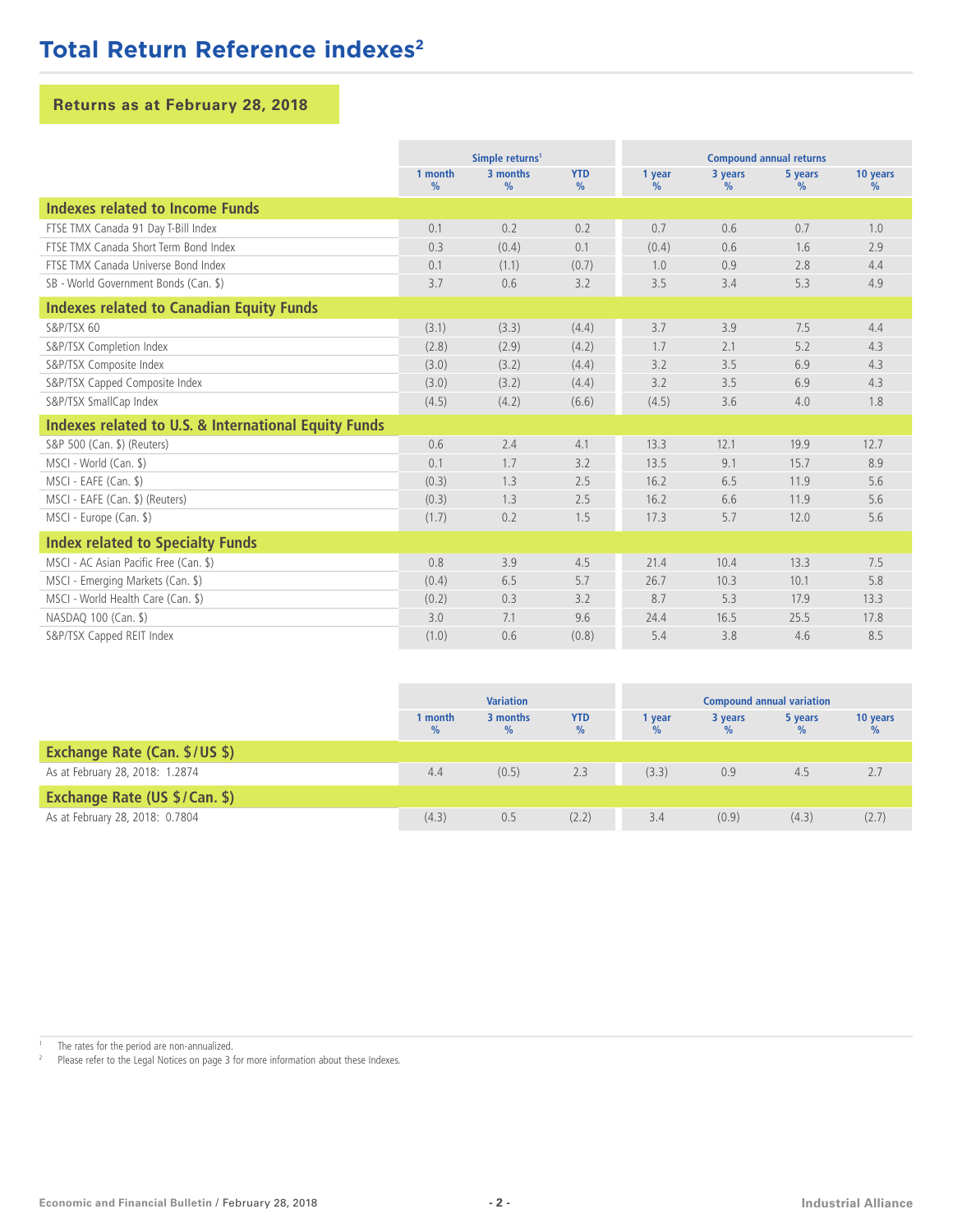This publication contains information provided by companies not affiliated with iA Financial Group ("Third Party Content Providers"), including, but not limited to, ratings, stock indexes and company-classification systems ("Third Party Content"). Third Party Content is the property of and trademarked by the relevant Third Party Content Provider and has been licensed for use by iA Financial Group.

The information presented in this publication is provided for informational purposes only. iA Financial Group and Third Party Content Providers make no representations or warranties as to the information contained herein and do not guarantee its accuracy, timeliness, completeness or usefulness. iA Financial Group and Third Party Content Providers shall have no liability related to the use or misuse of the information provided herein.

The investment funds offered by iA Financial Group ("Funds") are not sponsored, endorsed, issued, sold or promoted by Third Party Content Providers. The latter shall bear no liability whatsoever with respect to any such Funds. Third Party Content Providers make no express or implied warranties with respect to the Funds, nor do they make any representation regarding the advisability of investing in the Funds.

Financial and economic publications of iA Financial Group are not written, reviewed or approved by Third Party Content Providers.

Any information contained herein may not be copied, used, or distributed without the express consent in writing of iA Financial Group and/or the relevant Third Party Content Provider.

## **FTSE**

Where FTSE indexes are used, or referenced: FTSE International Limited ("FTSE") © FTSE [2018]. FTSE® is a trademark of the London Stock Exchange Group companies and is used by FTSE under licence. "NAREIT®" is a trade mark of the National Association of Real Estate Investments Trusts and "EPRA®" is a trademark of the European Public Real Estate Association and all are used by FTSE under licence. "TMX" is a trademark of TSX Inc. and is used under licence.

### **NASDAQ**

Nasdaq®, OMX<sup>™</sup>, NASDAQ-100®, and NASDAQ-100 Index®, are registered trademarks of NASDAQ, Inc. and are licensed for use by iA Financial Group.

#### **GICS Classification**

Where the Global Industry Classification Standard ("GICS") is used, or referenced: the GICS was developed by and is the exclusive property and a service mark of MSCI Inc. ("MSCI") and Standard & Poor's Financial Services LLC ("S&P") and is licensed for use by iA Financial Group.

## **MSCI**

The International Equity Index Fund, the Global Equity Index ACWI Fund, the Global Stock Account, the European Stock Account and the International Stock Account are each indexed to an MSCI index. MSCI indexes are licenced for use by iA Financial Group.

For more information about the MSCI indexes, visit https://www.msci.com/indexes.